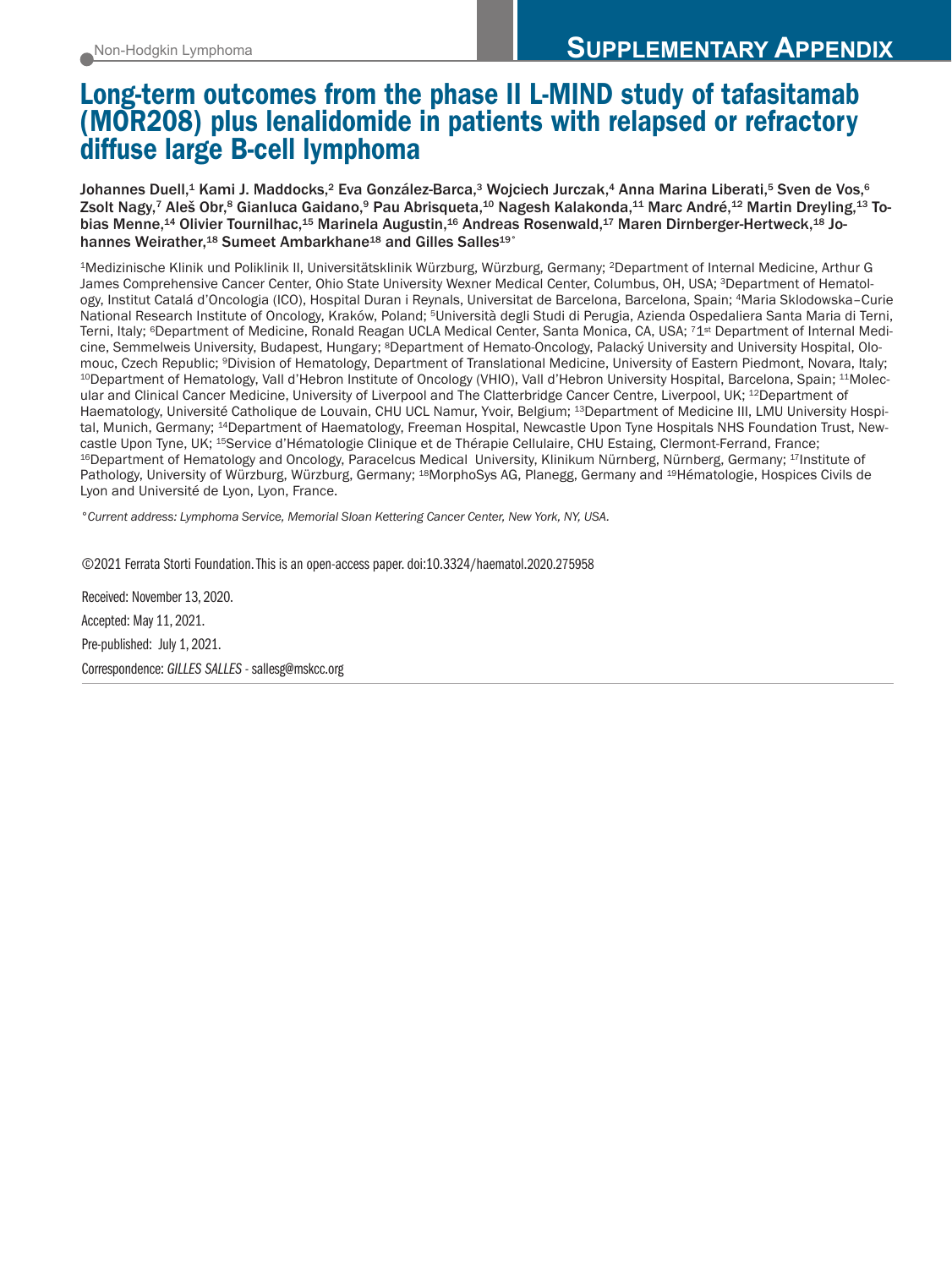### **Supplementary Material**

### **ST1. Refractoriness to last prior line (N=35, FAS)**

| <b>Prior treatment regimens</b>                                |                                                   |  |  |  |  |  |
|----------------------------------------------------------------|---------------------------------------------------|--|--|--|--|--|
| Last prior treatment line                                      | N(%                                               |  |  |  |  |  |
| 1                                                              | 6(17.1)                                           |  |  |  |  |  |
| $\overline{2}$                                                 | 25(71.4)                                          |  |  |  |  |  |
| 3 or 4                                                         | 4(11.4)                                           |  |  |  |  |  |
| Last prior treatment regimen - category                        |                                                   |  |  |  |  |  |
| Chemotherapy-based                                             | 34 $(97.1)$ <sup>†</sup>                          |  |  |  |  |  |
| Platinum-based                                                 | $18(51.4)$ <sup>†</sup>                           |  |  |  |  |  |
| Non-platinum-based*                                            | $16(45.7)^{\dagger}$                              |  |  |  |  |  |
| Chemotherapy-free regimens                                     | 1 $(2.9)$ <sup>†</sup>                            |  |  |  |  |  |
| HD-chemo/BEAM/ASCT                                             | $2(5.7)$ <sup><math>\uparrow\uparrow</math></sup> |  |  |  |  |  |
| Rituximab-containing                                           | 28 (80) <sup><math>\ddagger</math>‡</sup>         |  |  |  |  |  |
| Patients with 3 or 4 lines refractory to all their prior lines | $\overline{0}$                                    |  |  |  |  |  |

\*Composition: predominantly R-CHOP, cyclophosphamide ± doxorubicin, and R-BEN; †Percentages are also referring to the N=35 patients refractory to their last treatment line; ‡Patients are also represented among categories 'chemotherapy-based' and 'chemotherapy-free regimens'.

BEAM, carmustine, etoposide, cytarabine, melphalan; BEN, bendamustine; HD-chemo, high dose chemotherapy; R-CHOP, rituximab, cyclophosphamide, doxorubicin, vincristine, prednisolone.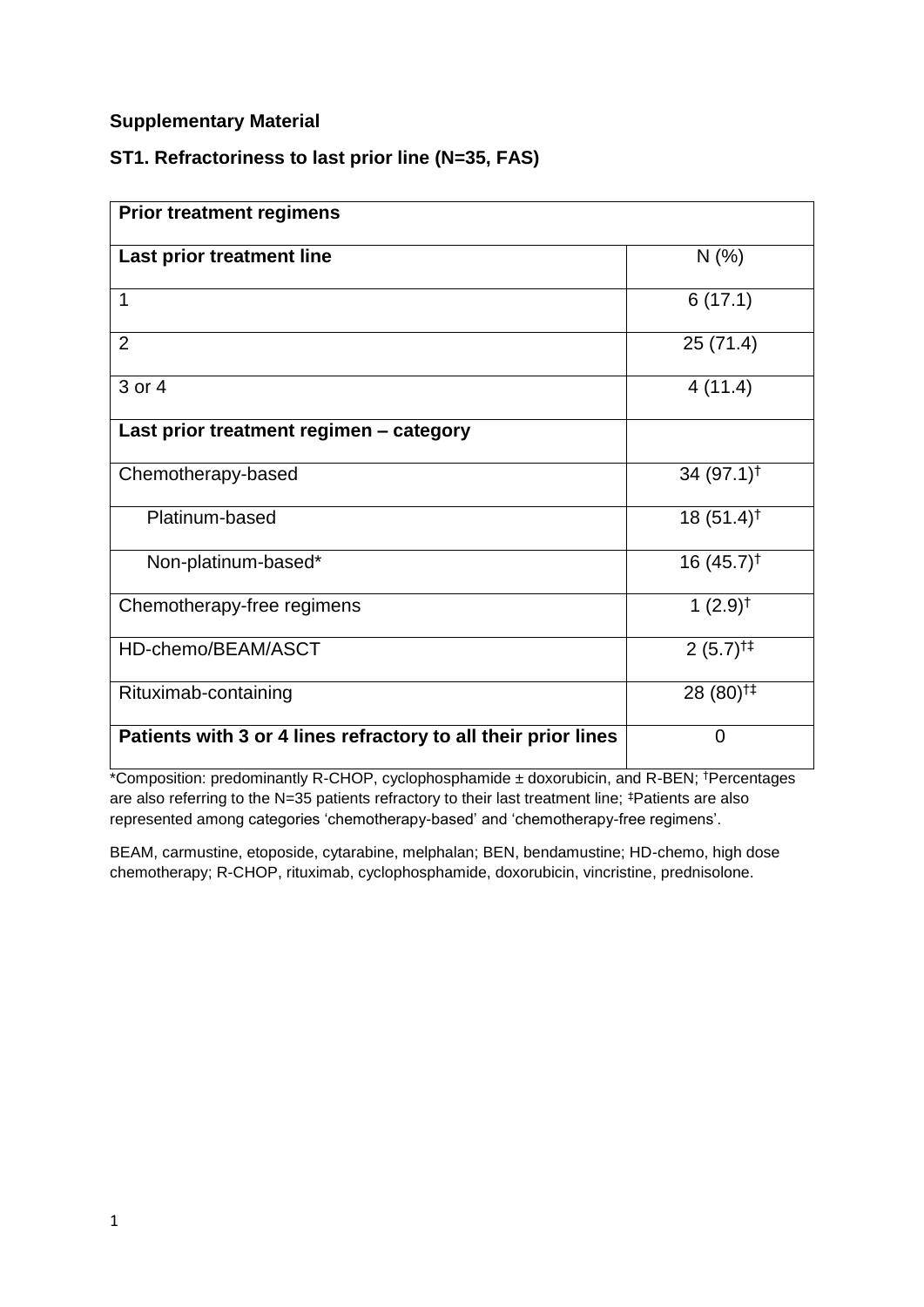## **ST2. Selected infection- and rash-related adverse events**

# **Changes compared with the primary analysis are indicated by an arrow**

|                                      | All Grades, n                        | Grade 1, n     | Grade 2, n            | Grade 3, n                           | Grade 4, n     | Grade $\geq 3$ , n                   |  |  |
|--------------------------------------|--------------------------------------|----------------|-----------------------|--------------------------------------|----------------|--------------------------------------|--|--|
| Event                                | $(\% )$                              | (% )           | $(\% )$               | (% )                                 | $(\% )$        | $(\% )$                              |  |  |
| Infective pneumonia*                 |                                      |                |                       |                                      |                |                                      |  |  |
| All infective pneumonia              | $8(9.9) \rightarrow$                 | $\overline{0}$ | 1 $(1.2) \rightarrow$ | $6(7.4) \rightarrow$                 | 1(1.2)         | 7 (8.6) $\rightarrow$                |  |  |
|                                      | 12(14.8)                             |                | 2(2.5)                | 9(11.1)                              |                | 10(12.3)                             |  |  |
| Pneumonia                            | $6(7.4) \rightarrow$                 | $\overline{0}$ | 1 $(1.2) \rightarrow$ | $5(6.2) \rightarrow$                 | $\mathbf{0}$   | $5(6.2) \rightarrow$                 |  |  |
|                                      | 10(12.3)                             |                | 2(2.5)                | 8(9.9)                               |                | 8(9.9)                               |  |  |
| Bronchopulmonary aspergillosis       | 1(1.2)                               | $\Omega$       | 0                     | 0                                    | 1(1.2)         | 1(1.2)                               |  |  |
| Lung infection                       | 1 (1.2) $\rightarrow$ 0 <sup>‡</sup> | $\Omega$       | $\overline{0}$        | 1 (1.2) $\rightarrow$ 0 <sup>‡</sup> | $\overline{0}$ | 1 (1.2) $\rightarrow$ 0 <sup>‡</sup> |  |  |
| Sepsis <sup>†</sup>                  |                                      |                |                       |                                      |                |                                      |  |  |
| All sepsis                           | 4(4.9)                               | $\overline{0}$ | $\overline{0}$        | 2(2.5)                               | 2(2.5)         | 4(4.9)                               |  |  |
| Klebsiella sepsis                    | 1(1.2)                               | $\overline{0}$ | 0                     | 1(1.2)                               | $\mathbf 0$    | 1(1.2)                               |  |  |
| Neutropenic sepsis                   | 1(1.2)                               | $\Omega$       | 0                     | 1(1.2)                               | $\Omega$       | 1(1.2)                               |  |  |
| <b>Sepsis</b>                        | 1(1.2)                               | $\mathbf 0$    | 0                     | $\Omega$                             | 1(1.2)         | 1(1.2)                               |  |  |
| Streptococcal sepsis                 | 1(1.2)                               | $\mathbf 0$    | 0                     | $\mathbf 0$                          | 1(1.2)         | 1(1.2)                               |  |  |
| Urinary tract infection <sup>†</sup> |                                      |                |                       |                                      |                |                                      |  |  |
| All urinary tract infection          | 14 (17.2) $\rightarrow$              | 2(2.5)         | $7(8.6) \rightarrow$  | 3(3.7)                               | 1(1.2)         | 4(4.9)                               |  |  |
|                                      | 17(21.0)                             |                | 9(11.1)               |                                      |                |                                      |  |  |
| Urinary tract infection              | 7 (8.6) $\rightarrow$                | 2(2.5)         | $3(3.7) \rightarrow$  | 1(1.2)                               | 1(1.2)         | 2(2.5)                               |  |  |
|                                      | 10(12.3)                             |                | 6(7.4)                |                                      |                |                                      |  |  |
| Escherichia urinary tract infection  | 4(4.9)                               | $\mathbf 0$    | 3(3.7)                | 1(1.2)                               | $\Omega$       | 1(1.2)                               |  |  |
| Bacterial urinary tract infection    | 2(2.5)                               | $\mathbf 0$    | 2(2.5)                | $\Omega$                             | $\overline{0}$ | $\overline{0}$                       |  |  |
| Enterococcal urinary tract           | 1(1.2)                               | $\overline{0}$ | $\overline{0}$        | 1(1.2)                               | $\overline{0}$ | 1(1.2)                               |  |  |
| infection                            |                                      |                |                       |                                      |                |                                      |  |  |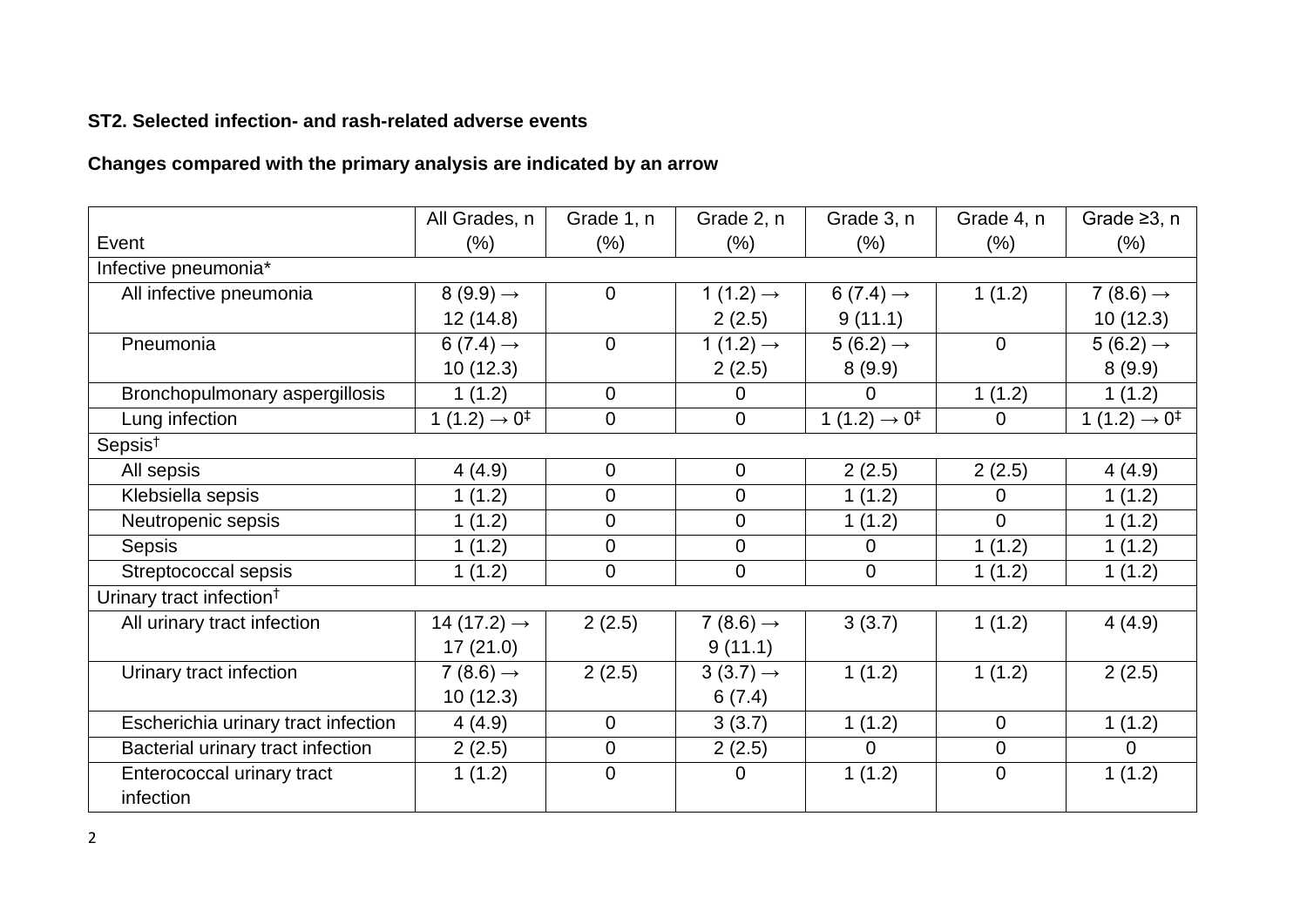| Rash <sup>+</sup>   |                         |                         |                         |                |                |                |
|---------------------|-------------------------|-------------------------|-------------------------|----------------|----------------|----------------|
| All rash            | 37 (45.7) $\rightarrow$ | 18 (22.2) $\rightarrow$ | 12 (14.8) $\rightarrow$ | 7(8.6)         | $\overline{0}$ | 7(8.6)         |
|                     | 40 (49.4)               | 19(23.5)                | 14 (17.3)               |                |                |                |
| <b>Pruritus</b>     | 8(9.9)                  | 4(4.9)                  | 3(3.7)                  | 1(1.2)         | $\mathbf 0$    | 1(1.2)         |
| Rash                | $6(7.4) \rightarrow$    | 2(2.5)                  | 4 (4.9) $\rightarrow$   | $\Omega$       | $\mathbf 0$    | $\overline{0}$ |
|                     | 7(8.6)                  |                         | 5(6.2)                  |                |                |                |
| Allergic dermatitis | 4(4.9)                  | $\Omega$                | 1(1.2)                  | 3(3.7)         | $\overline{0}$ | 3(3.7)         |
| Maculo-papular rash | 4(4.9)                  | 3(3.7)                  | 0                       | 1(1.2)         | $\mathbf 0$    | 1(1.2)         |
| Dry skin            | 3(3.7)                  | 2(2.5)                  | 1(1.2)                  | $\Omega$       | $\mathbf 0$    | $\overline{0}$ |
| Erythema            | 3(3.7)                  | 3(3.7)                  | 0                       | $\Omega$       | $\overline{0}$ | $\overline{0}$ |
| <b>Dermatitis</b>   | 1(1.2)                  | 1(1.2)                  | $\mathbf 0$             | $\mathbf 0$    | $\overline{0}$ | $\overline{0}$ |
| Eczema              | 1 $(1.2) \rightarrow$   | 1(1.2)                  | $0 \rightarrow 1(1.2)$  | $\overline{0}$ | $\mathbf 0$    | $\overline{0}$ |
|                     | 2(2.4)                  |                         |                         |                |                |                |
| Papule              | 1(1.2)                  | 1(1.2)                  | $\mathbf 0$             | $\overline{0}$ | $\overline{0}$ | $\overline{0}$ |
| Psoriasis           | 1(1.2)                  | $\overline{0}$          | $\mathbf 0$             | 1(1.2)         | $\overline{0}$ | 1(1.2)         |
| Erythematous rash   | 1(1.2)                  | $\mathbf 0$             | $\mathbf 0$             | 1(1.2)         | $\mathbf 0$    | 1(1.2)         |
| Pruritic rash       | 1(1.2)                  | 1(1.2)                  | $\mathbf 0$             | $\overline{0}$ | $\mathbf 0$    | $\mathbf 0$    |
| Rebound psoriasis   | 1(1.2)                  | $\Omega$                | 1(1.2)                  | $\mathbf 0$    | $\mathbf 0$    | $\overline{0}$ |
| Skin lesion         | 1 $(1.2) \rightarrow$   | $0 \rightarrow 1(1.2)$  | 1(1.2)                  | $\overline{0}$ | $\overline{0}$ | $\overline{0}$ |
|                     | 2(2.5)                  |                         |                         |                |                |                |
| Toxic skin eruption | 1(1.2)                  | $\mathbf 0$             | 1(1.2)                  | $\overline{0}$ | $\mathbf 0$    | $\mathbf 0$    |

\*Defined by Standard Medical Dictionary for Regulatory Activities query, narrow scope. Neither Pneumocystis jirovecii pneumonia nor Pneumocystis carinii pneumonia prophylaxis was administered; †Defined by customized Medical Dictionary for Regulatory Activities query; ‡At the time of data cut-off, the Preferred Term 'lung infection' had been discontinued. This case was re-coded and is now reported under the Preferred Term 'pneumonia'.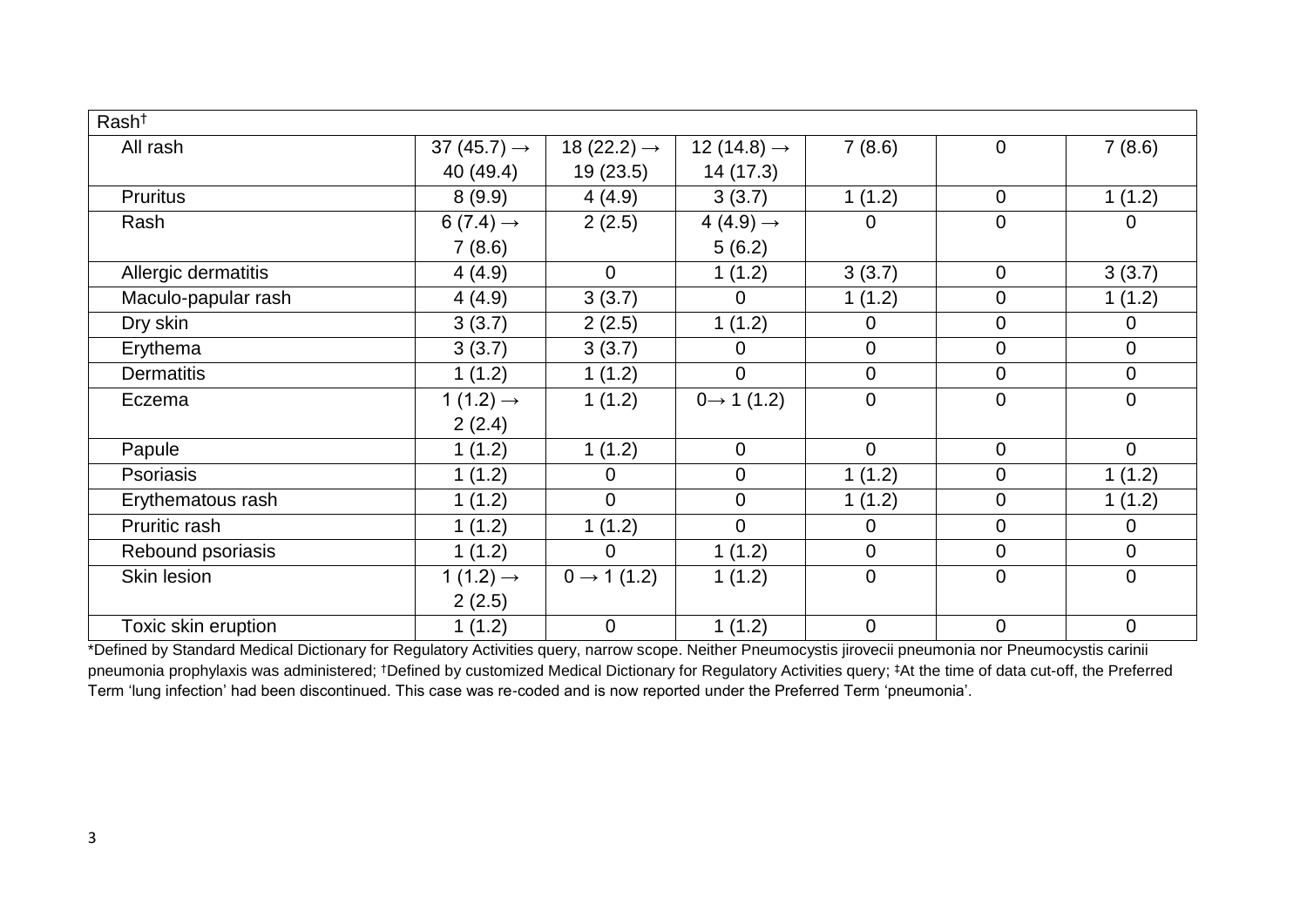#### **Supplementary Methods**

#### *Eligibility criteria*

Eligible patients were aged >18 years with histologically-confirmed R/R DLBCL (including transformed indolent lymphoma with a subsequent DLBCL relapse), had received 1–3 prior systemic regimens including ≥1 anti-CD20 therapy, had Eastern Cooperative Oncology Group performance status 0–2, and were not candidates for high-dose chemotherapy and subsequent ASCT.

#### *Tumor assessment*

Tumor assessment was based on computerized tomography scans conducted after cycles 2, 4, 6, and 9 and positron emission tomography, which was mandatory at baseline and after cycle 12. Central laboratory assessments were performed on day 1 (±2 days) of cycles 1–24. Adverse events were recorded at each visit.

#### *Sample size determination and statistics*

The sample size of 80 patients was determined using an exact binomial test with a two-sided significance level of 5% and a power of 85%, assuming a drop-out rate of 10% and that treatment with tafasitamab plus lenalidomide could increase the objective response rate by 15% vs monotherapy.

Descriptive statistics were used to summarize response rates and safety outcomes. Progression-free survival, overall survival, and duration of response were analyzed using the Kaplan–Meier method, and 95% confidence intervals for the median calculated accordingly. The median follow-up for progression-free survival and overall survival was calculated using the reverse Kaplan–Meier method. Statistical analysis was performed using SAS® Software version 9.4 or above (SAS Institute, Cary, NC).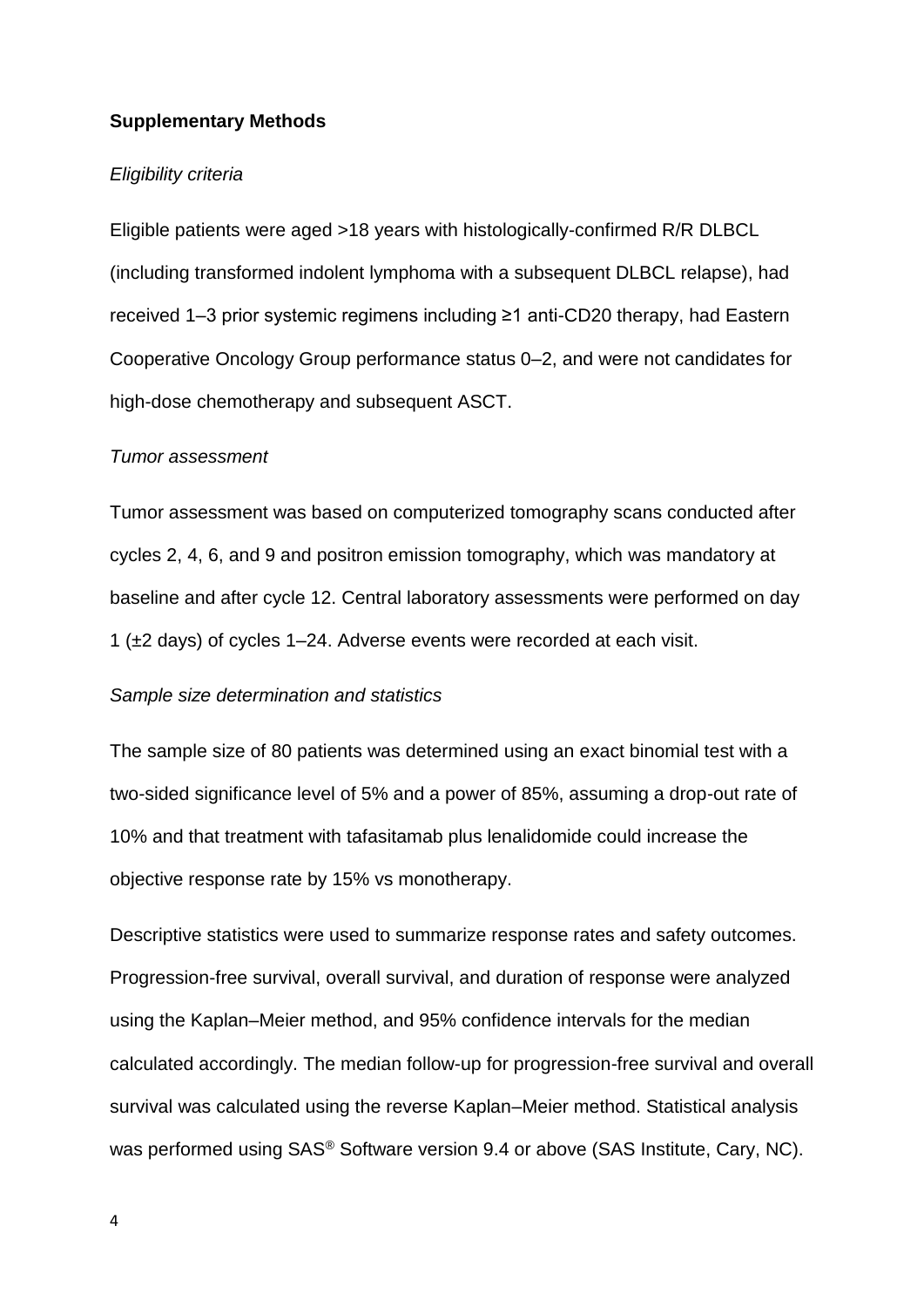#### **Supplementary Results**

*Narratives for patients who received stem-cell transplant (SCT) after tafasitamab (n=2)*

One patient who received SCT had diffuse large B-cell lymphoma (DLBCL) from marginal zone lymphoma transformation and had received autologous SCT 4 years prior to enrollment progressed after seven cycles of therapy in L-MIND, received further chemotherapy and allogenic SCT and died 4 months after allogenic SCT.

The other patient progressed after three cycles in L-MIND, received a further two lines of chemotherapy and autologous SCT but died 8 days later.

*Narratives for patients who received chimeric antigen receptor T-cell therapy (CAR)-T after tafasitamab (n=2)*

One patient who received CAR-T therapy had germinal center B-like DLBCL as a result of follicular lymphoma transformation and prior to L-MIND had experienced 2 year complete responses to R-EPOCH (rituximab, etoposide, prednisone, vincristine, cyclophosphamide, doxorubicin) and R-ICE (rituximab, ifosfamide, carboplatin, etoposide); she had also declined autologous SCT. She received six cycles of therapy in L-MIND (with a stable disease response) before progression, received further chemotherapy with R-GemOx for four cycles (with a partial response), then received CAR-T with a complete response 1 month after treatment; this patient had remained in complete response for 1 year but died approximately 2-years post CAR-T treatment due to acute myeloid leukemia.

The other patient had received autologous SCT before enrollment to L-MIND and experienced disease progression in L-MIND after eight cycles; this patient did not respond to further chemotherapy or CAR-T, and died 4 months after CAR-T therapy.

5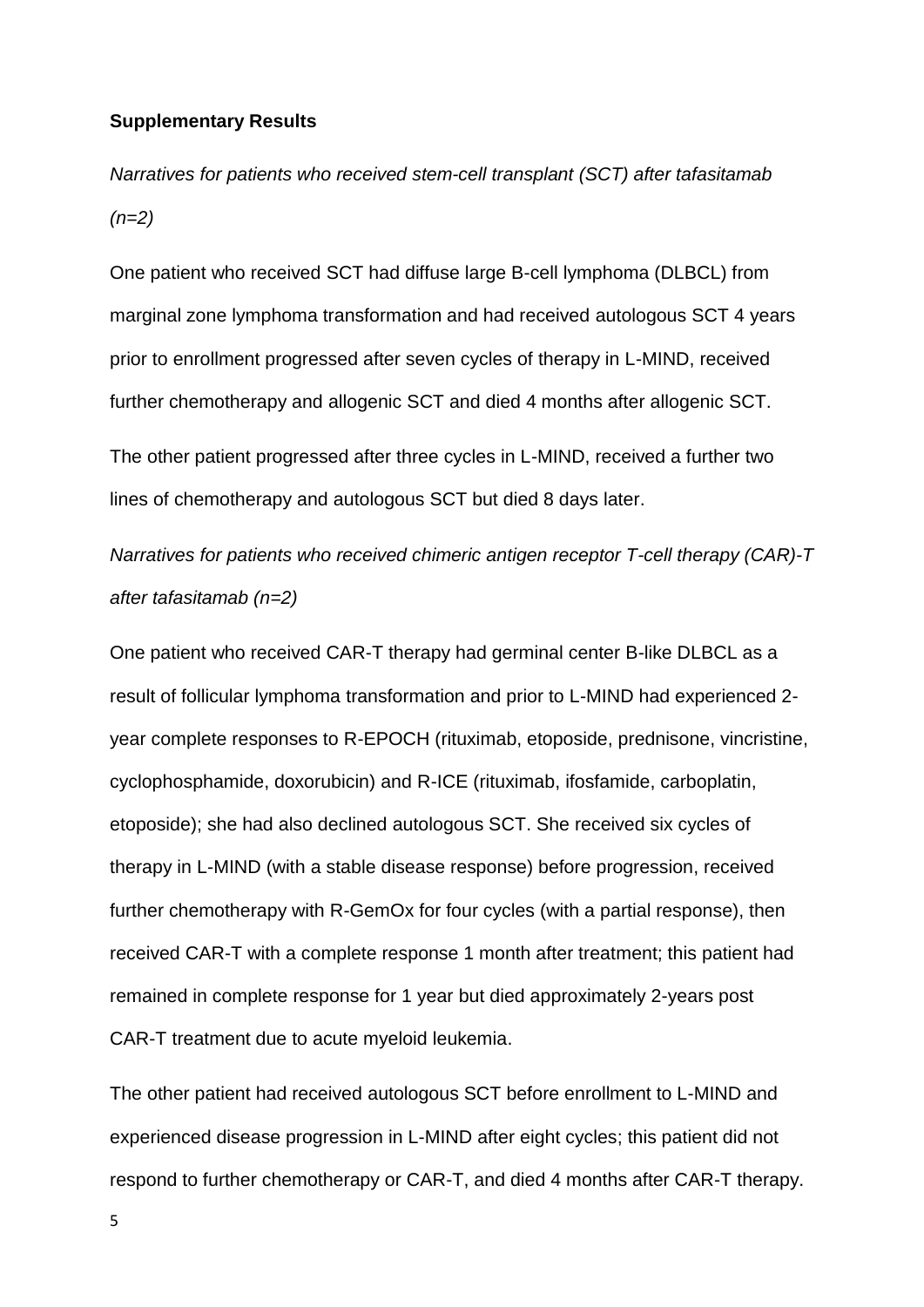**SF1. PFS in patients with (A) primary refractory DLBCL, (B) rituximabrefractory DLBCL, and (C) last-therapy refractory DLBCL**



A.

B.

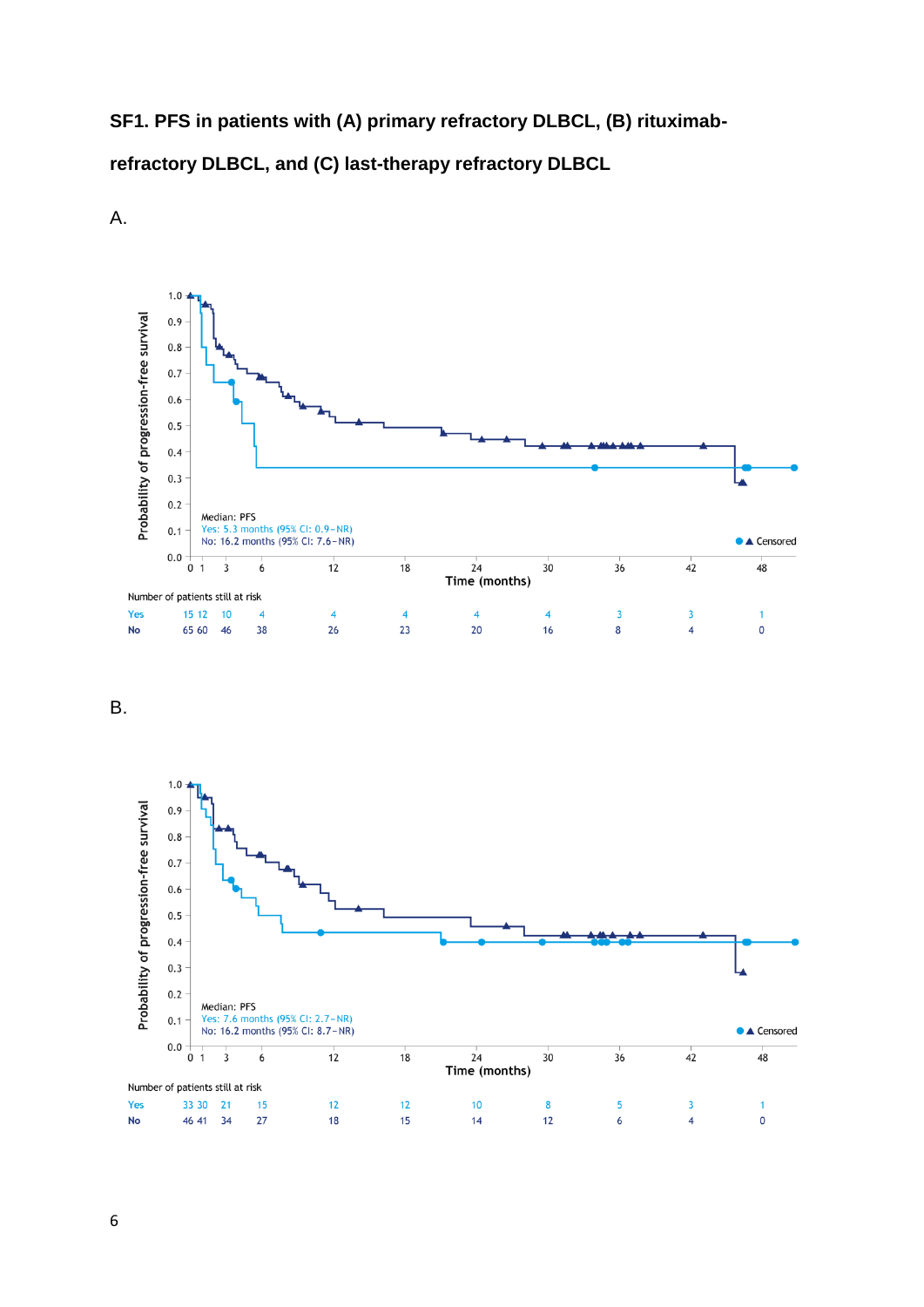

C.